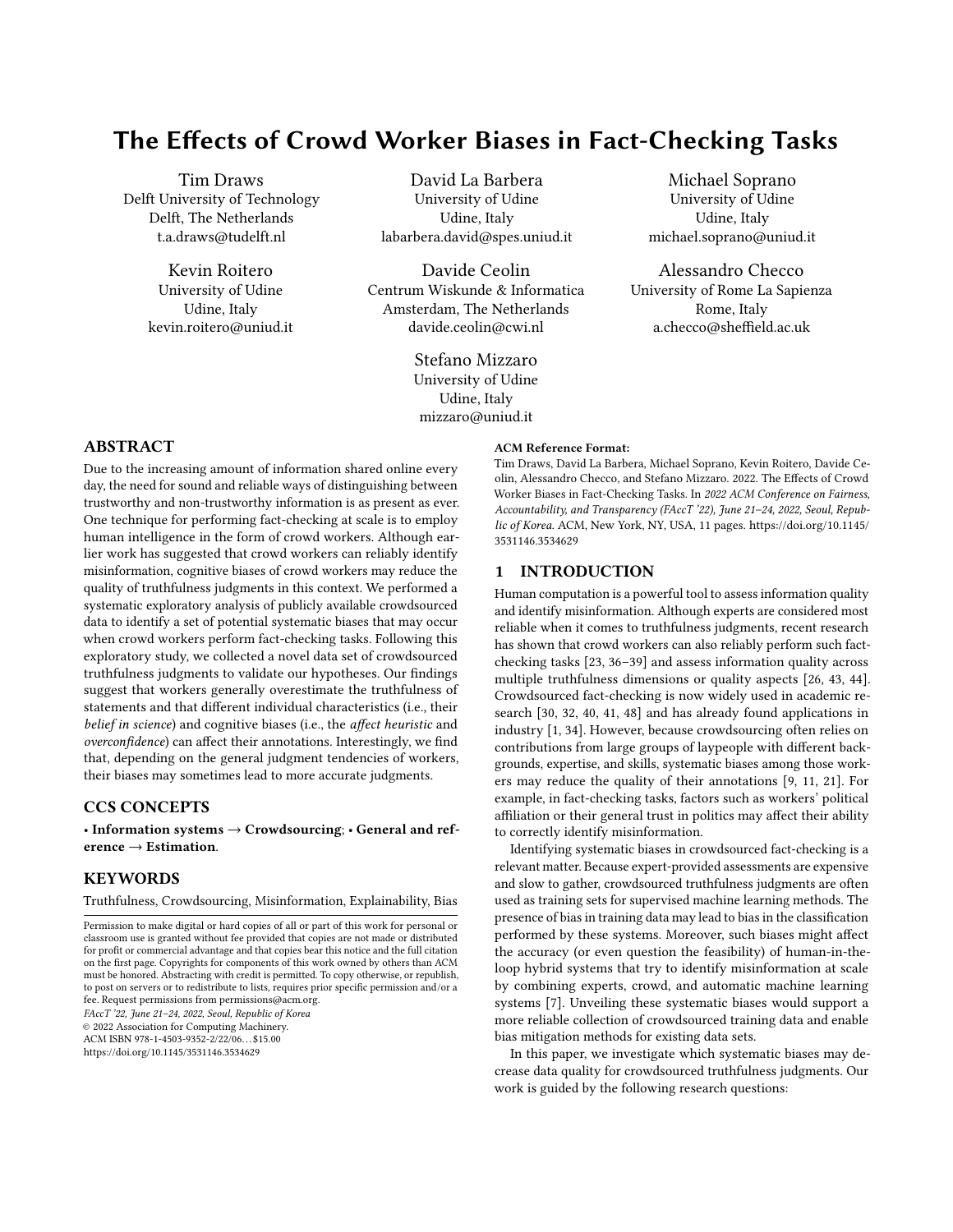- RQ1. What individual characteristics of crowd workers and statements may lead to systematic biases in crowd workers' truthfulness judgments?
- RQ2. What cognitive biases can affect crowd workers' truthfulness judgments?
- RQ3. Are different truthfulness dimensions affected by different biases?

To address these research questions, we first conducted an exploratory study on an earlier collected data set containing crowdsourced truthfulness judgments for political statements (Section [3\)](#page-1-0). These data also contain information on the political leaning of statements as well as individual worker characteristics (e.g., workers' level of education and political leaning). We used the findings from these exploratory analyses to formulate specific hypotheses concerning which individual characteristics of statements or workers (RQ1) and what cognitive worker biases (RQ2) may affect the accuracy of crowd workers' truthfulness judgments. To test these hypotheses, we subsequently conduct a new, preregistered crowdsourcing study (Section [4\)](#page-5-0). Our findings suggest that crowd workers' degree of belief in science matters in this context (RQ1), that workers generally overestimate truthfulness, and that their annotations can be biased due to cognitive biases such as the affect heuristic and overconfidence [\[9\]](#page-9-1) (RQ2). We also find exploratory evidence that different truthfulness dimensions may be affected by these biases to different degrees (RQ3, Section [5\)](#page-6-0).

Supplementary materials related to this paper (e.g., task design, preregistration, data sets, and analysis code) are openly available: [https://osf.io/8yu5z/.](https://osf.io/8yu5z/) This study had been approved by an ethical committee at one of our institutions.

## 2 RELATED WORK

In this section, we summarize previous research on fact-checking performed by means of crowdsourcing (Section [2.2\)](#page-1-1) and earlier work that investigated bias in user-generated data (Section [2.1\)](#page-1-2).

#### <span id="page-1-2"></span>2.1 Crowdsourced Fact-checking

To allow fact-checking tasks to scale and keep up with the large amounts of information posted online, previous work has studied methods to address the misinformation issue using crowd-powered systems. Many of those studies employed crowdsourcing to collect truthfulness judgments [\[32,](#page-10-8) [40,](#page-10-9) [45\]](#page-10-14). For example, La Barbera et al. [\[23\]](#page-10-1), extending previous work by Roitero et al. [\[36\]](#page-10-2), studied the effect of both judgment scale and assessor bias when fact-checking political statements. Their work demonstrated that coarse-grained scales are preferred by workers and that workers' political background is the main bias influencing workers' ability to effectively assess misinformation statements.

Roitero et al. [\[37\]](#page-10-15) used crowdsourcing to collect thousands of truthfulness labels on multiple data sets for political fact-checking, employing different scales. They found that adjacent categories in the assessment scale can be grouped together to increase both worker effectiveness and agreement and that different scales lead to a similar agreement levels. More recently, Soprano et al. [\[43\]](#page-10-5) re-assessed [Roitero et al.'](#page-10-15)s [\[37\]](#page-10-15) statements. Breaking down truthfulness on a multidimensional scale, they found that using multiple

dimensions measures different aspects of the misinformation statement evaluated by the crowd workers. [Roitero et al.](#page-10-3) [\[38,](#page-10-16) [39\]](#page-10-3) focused on fact-checking statements related to the COVID-19 pandemic. Besides reporting results on crowd effectiveness and agreement, they performed a longitudinal study and presented an in-depth study on how the crowd's effectiveness changes when it is asked to perform fact-checking over different time spans. They also provide a failure analysis to investigate the statements that are mislabeled by crowd workers. Epstein et al. [\[13\]](#page-9-4) deployed a survey to 1000 Americans to study their perceived trust in popular news websites, finding that mainstream sources are usually more trusted than fact-checking websites or hyper-partisan sources. Bhuiyan et al. [\[3\]](#page-9-5) adopted a similar approach by surveying students enrolled in journalism or media programs about information dealing with climate change. Ghenai and Mejova [\[16\]](#page-10-17) used crowdsourcing and machine learning to track misinformation on Twitter. Pennycook and Rand [\[31\]](#page-10-18) crowdsourced news source quality labels. Giachanou and Rosso [\[17\]](#page-10-19) developed a tutorial on online misinformation and fact-checking, with a focus on social media data.

#### <span id="page-1-1"></span>2.2 Bias Investigation in User-Generated Data

Studying bias in user-generated data concerns multiple academic domains. Recent work has presented surveys on potential effects derived from biases on the web in general [\[2\]](#page-9-6) and recommender systems specifically [\[5\]](#page-9-7).

Other research has focused specifically on issues related to bias management in user-generated data. Yue et al. [\[51\]](#page-10-20) investigated presentation bias in click-through data generated by a search engine, Love [\[25\]](#page-10-21) studied different user biases in peer-assessment methods, Chandar and Carterette [\[4\]](#page-9-8) estimated click-through bias in cascade models for information retrieval, and Muchnik et al. [\[29\]](#page-10-22) focused on social influence bias. Yildirim et al. [\[50\]](#page-10-23) and Lee [\[24\]](#page-10-24) studied bias in user-generated data dealing with news media. Furthermore, several works investigated the role of commonly occurring cognitive biases (e.g., exposure effects and the confirmation bias) in web search on debated topics [\[10,](#page-9-9) [12,](#page-9-10) [33,](#page-10-25) [35,](#page-10-26) [49\]](#page-10-27).

Several pieces of work focused on bias investigation in crowdsourced data: Eickhoff [\[11\]](#page-9-2) investigated the effect of common cognitive biases when using crowdsourcing for relevance judgment tasks, Hube et al. [\[21\]](#page-10-13) analyzed the effect of workers' opinions in subjective tasks, Draws et al. [\[9\]](#page-9-1) created a checklist to fight common cognitive biases.

## <span id="page-1-0"></span>3 EXPLORATORY STUDY

To identify specific hypotheses concerning our research questions, we conducted an exploratory study using a publicly available data set. This section details this exploratory study and describes the hypotheses we formulated as a result.

#### <span id="page-1-3"></span>3.1 Data

We conducted our exploratory study on a data set collected and published by Soprano et al. [\[43\]](#page-10-5).<sup>[1](#page-0-0)</sup> The data set is composed of crowdsourced truthfulness judgments for 180 statements from two

<sup>1</sup>The data set is publicly available at [https://github.com/KevinRoitero/](https://github.com/KevinRoitero/crowdsourcingTruthfulness) [crowdsourcingTruthfulness.](https://github.com/KevinRoitero/crowdsourcingTruthfulness)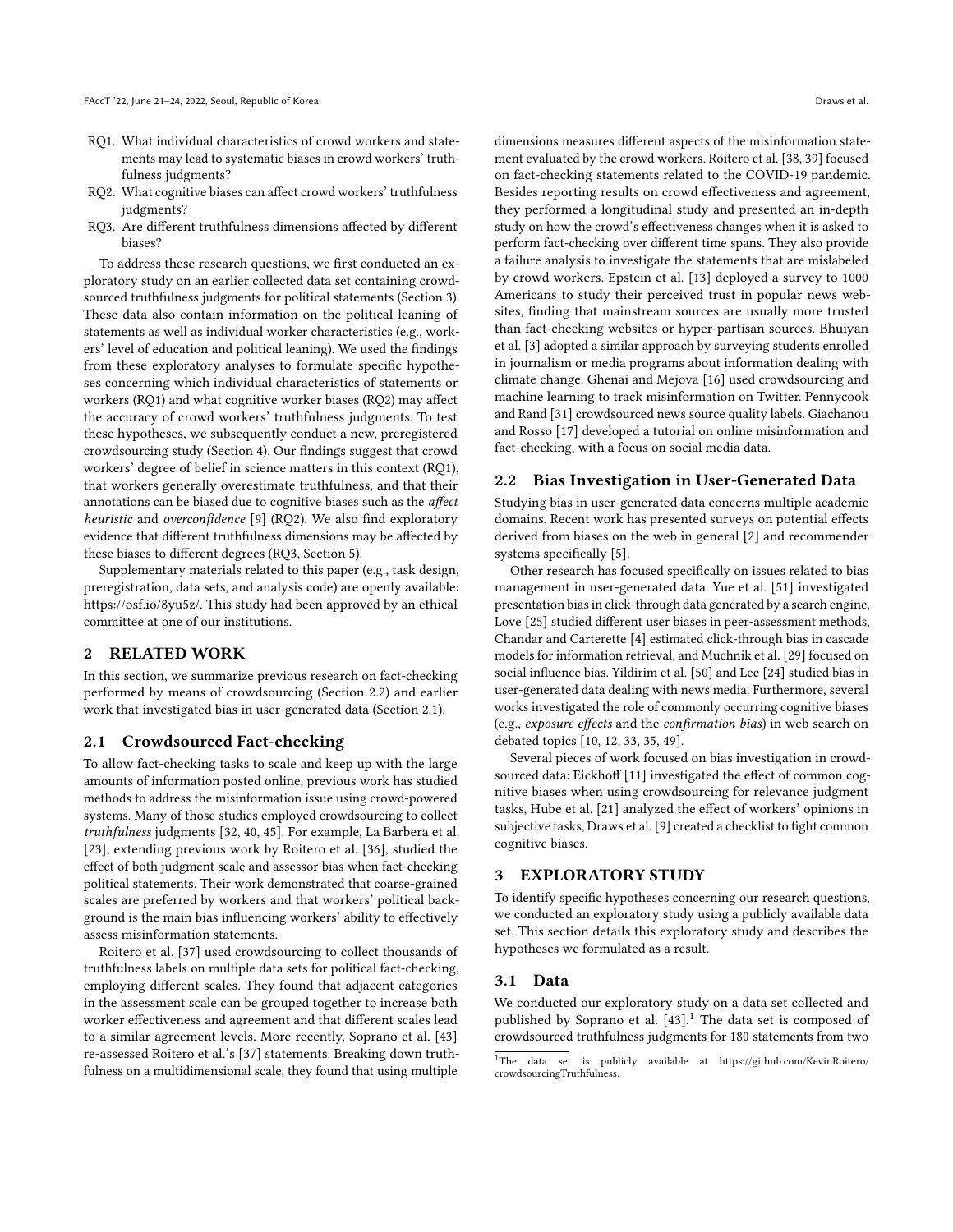political fact-checking websites: Politifact [\[47\]](#page-10-28) and ABC.<sup>[2](#page-0-0)</sup> Politifact is a collection of more than 10000 statements from mainly US politicians, labeled by experts on a six-level truthfulness scale containing the categories pants-on-fire, false, barely-true, half-true, mostly-true, and true. ABC is a collection of more than 500 statements on Australian politics that are first labeled by experts on a fine-grained semantic scale with more than 30 levels and then mapped into a three-level scale with the labels negative, in-between, and positive. The 180 statements in the data set had been selected by sampling, per truthfulness level, 10 statements for each of the main two political parties present in the Politifact and ABC data sets (i.e., Republican and Democrat for Politifact; Liberal and Labor for  $ABC$ ). This resulted in 10  $*$  2 (political parties)  $*$  6 (truthfulness levels) = 120 Politifact statements, and 10 ∗ 2 (political parties) ∗ 3  $(t$ ruthfulness levels) = 60 ABC statements.

Soprano et al. [\[43\]](#page-10-5) asked crowd workers to reassess the 180 statements in a set of Human Intelligence Tasks (HITs). In addition to the Overall Truthfulness of the statement, they employed a multidimensional truthfulness scale composed by the following dimensions: Correctness, Neutrality, Comprehensibility, Precision, Completeness, Speaker's Trustworthiness, and Informativeness.<sup>[3](#page-0-0)</sup> They recruited 200 US-based crowd workers from Amazon Mechanical Turk (MTurk)[4](#page-0-0) who subsequently performed the HITs on a private server. Each HIT required workers to assess the truthfulness of 11 statements: six from Politifact (i.e., one for each truthfulness level), three from ABC (i.e., one for each truthfulness level), and two additional handcrafted statements that the authors used for quality control (i.e., to identify malicious or low-quality workers). The statement sets were also balanced in terms of political parties (i.e., all political parties were equally represented). Workers assessed the truthfulness of statements using a set of five-point Likert scales ranging from "strong disagreement" (-2) to "strong agreement" (2). Each statement was evaluated by 10 distinct workers. Before judging the truthfulness of statements, each worker completed a mandatory questionnaire (i.e., to record their age group, level of education, income, general political view, favored political party, opinion on the US southern border, and opinion on US environmental regulations) and a Cognitive Reflection Test (CRT) [\[15\]](#page-10-29) to assess their cognitive reasoning abilities. We used these bits of worker-specific information as independent variables for our exploratory study.

#### 3.2 Data preprocessing

We performed several preprocessing steps on the data described in Section [3.1](#page-1-3) so that they fit our purposes. Specifically, we transformed several scales and computed worker-related bias metrics.

3.2.1 Scale Transformations. Each statement in the data set described in [3.1](#page-1-3) contains a truthfulness judgment from either Politifact or ABC, as well as several truthfulness judgments from crowd workers. However, these different types of judgments all adhere to different (ordinal) scales: whereas Politifact judgments are made on a six-level scale, ABC judgments are made on a three-level scale

and worker judgments are made on a five-level (Likert) scale. Comparing the different assessments required that we align all of those scales. Assuming that all the Politifact, ABC, and Likert scales are linear equally spaced scales,<sup>[5](#page-0-0)</sup> we converted the *Politifact* and Likert scales to the three-level scale used by ABC. This meant transforming each judgment to one of three labels: negative (−1), neutral (0), and positive (1):

- Politifact: we mapped pants-on-fire and false into negative (−1), barely-true and half-true into neutral (0), and mostlytrue and true into positive (1).
- ABC: negative and positive maintain the same semantic meaning, while in-between was mapped into neutral (0).
- Likert scale: we mapped  $-2$  and  $-1$  into *negative*  $(-1)$ , 0 into neutral (0), and  $+1$  and  $+2$  into positive (1).

<span id="page-2-0"></span>3.2.2 Annotation Bias Metrics. We computed three different metrics to quantify and evaluate annotation bias. We considered both external errors (i.e., when comparing crowd annotations with the ground truth) and internal errors (i.e., when comparing crowd annotations with other crowd annotations for the same set of items).

- External Error (eE): the difference between a worker's Overall Truthfulness judgment and the respective item's ground truth label as assessed by the expert. This metric assesses the degree to which a crowd worker overestimates or underestimates the Overall Truthfulness of a particular statement. Its values range in [−2, <sup>2</sup>]: for example, if the ground truth label (i.e., from Politifact or ABC) for an item is positive (1) but the crowd worker's annotation is negative  $(-1)$ , eE for this particular annotation is equal to  $-2$ .
- External Absolute Error (eAE): the absolute difference between a crowd worker's Overall Truthfulness judgment and the respective item's ground truth label. Its values range in  $[0, 2]$ . In contrast to eE, this metric quantifies the *magnitude* of bias. It is the absolute value of eE. [6](#page-0-0)
- Internal Error (iE): the difference between a worker's judgment and the average judgment of other crowd workers for the same statement. Its values range in [−2, <sup>2</sup>]. We computed nine such metrics in total, i.e., one for Overall Truthfulness, one for workers' confidence, and one for each of the seven truthfulness dimensions. These nine metrics quantify the degree to which a specific annotation was above or below other crowd workers' judgments on a particular dimension.

<span id="page-2-1"></span>3.2.3 Worker Bias Metrics. We computed aggregate bias metrics that evaluate each worker's individual degree of bias based on the annotation bias metrics described in Section [3.2.2.](#page-2-0) Specifically, we compute each worker's mean eE (eME), mean eAE (eMAE), and – for Overall Truthfulness, confidence, and each of the seven dimensions – mean iE (iME). These 11 worker-specific metrics are used as dependent variables for the exploratory study.

<sup>2</sup> See [https://www.abc.net.au/news/factcheck/.](https://www.abc.net.au/news/factcheck/)

 $3$ For the rationales behind and detailed discussion of these extra dimensions, we refer to [\[43,](#page-10-5) Section 4.3].

<sup>4</sup><https://www.mturk.com/>

 ${\rm ^5}$  The same assumption has been made in previous studies and discussed in more detail by Roitero et al. [\[37,](#page-10-15) Section 3.3].

 $6$ We did not use the mean squared error here to avoid penalizing larger errors (e.g., an error of 2 should not be more than the double the error of 1).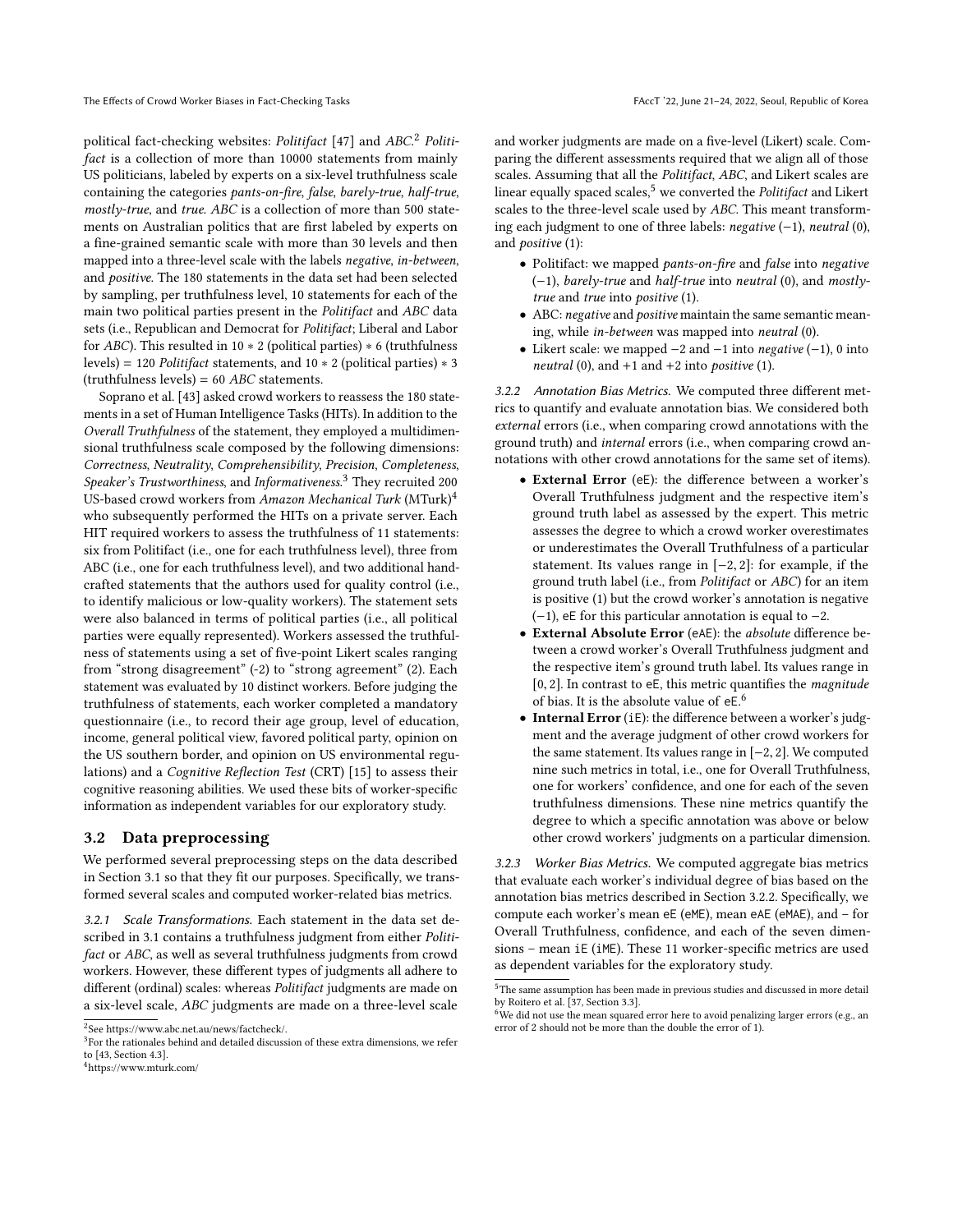#### 3.3 Exploratory Analyses

We performed a series of exploratory analyses on the public data set described in Section [3.1](#page-1-3) to identify potential systematic biases in crowd workers' truthfulness judgments. Specifically, we used different worker-related attributes (e.g., political views and average time per judgment) as independent variables and the aggregate worker bias metrics described in Section [3.2.3](#page-2-1) as dependent variables. We found the workers in the data set to be quite balanced in terms of demographics (e.g., age group and income) and political views (e.g., conservative versus liberal orientation). Note that the results we report in this subsection (e.g., p-values from hypothesis tests) are exploratory. We only conducted these analyses to identify concrete hypotheses that we would test on novel data (see Section [3.4\)](#page-4-0).

<span id="page-3-0"></span>3.3.1 Exploring Worker's eME. We began our exploratory analysis by computing workers' eME, corresponding to the average difference between a crowd worker's judgment and the respective item's ground truth label. We found that workers overall tended to overestimate truthfulness (mean eME =  $0.32$ , sd =  $0.42$ ,  $t = 10.93$ ,  $p < 0.001$ ; result from a one sample t-test; test value = 0). Looking at specific worker characteristics using linear regression and ANOVA models (incl. post-hoc tests), we found that workers who identified as very conservative and/or Republican tended to overestimate truthfulness more than other worker groups (i.e., Tukey-adjusted  $p = [0.006, 0.050]$  compared to other political views for very conservative workers; Tukey-adjusted  $p = [0.012, 0.089]$  compared to other party affiliations for Republican workers). The results further showed that workers who agreed to the southern border question (see the full survey on our repository) overestimated truthfulness more than workers who disagreed (Tukey-adjusted  $p = 0.004$ ); although this effect seemed to be explained by workers' political affiliation, as 78% of those workers also identified as Republicans.

When looking for explanations for the aforementioned systematic biases, we found a slight trend that workers (especially those who identified as Republicans) particularly overestimated the truthfulness of those statements that confirmed their political views (see the left-hand panel of Figure [1\)](#page-4-1). Ironically, due to the general trend toward overestimating truthfulness, this led the average worker to judge the truthfulness of statements affiliated with other parties more accurately than their own. This phenomenon could be explained by different cognitive biases [\[9\]](#page-9-1), i.e., the affect heuristic (crowd workers may overestimate truthfulness when they like the statement speaker) or the confirmation bias (crowd workers may overestimate truthfulness when they support the underlying political message).

3.3.2 Exploring Worker's eMAE. We also considered eMAE, which corresponds to the mean absolute difference between a crowd worker's judgment and the respective item's ground truth label. The mean eMAE in the data is  $0.42$  (sd = 0.31), reiterating that the average worker was somewhat biased in their annotations (i.e., eAE ranged from <sup>0</sup> to <sup>1</sup>.11). Moreover, in line with the findings above, we found that workers who identified as very conservative (Tukey-adjusted  $p = [0.012, 0.200]$ ), Republican (Tukey-adjusted  $p$ <sup>=</sup> [0.031, <sup>0</sup>.129]), or agreed on the southern border question (Tukeyadjusted  $p < 0.001$ ) were more biased than others (i.e., had a higher eMAE; see the right-hand panel of Figure [1\)](#page-4-1).

We also found that the more biased worker groups mentioned above generally took less time for their judgments compared to other workers. Although we did not find an effect of cognitive reasoning on eMAE when considering all independent variables at the same time, workers with lower cognitive reasoning also tended to do the task quicker. It could thus be that cognitive reasoning abilities explain some of the variance between worker groups but that the effect was too small to be detected in this exploratory study. Another explanation could be workers' belief in science: we found that 78% of the "disagree" answers regarding additional environmental regulations came from (very) conservative workers. Given the clear scientific stance regarding the environment, some workers may simply not trust scientific results and therefore distrust statements in which scientific results are brought up as evidence. Although there are too few of these "disagree" answers overall to detect a direct effect here, belief in science may be an underlying variable that influences the accuracy of crowd workers' truthfulness judgments.

Interestingly, the analyses also revealed a positive relationship between workers' average confidence in their judgments and eMAE  $(\beta = 0.14, p < 0.001)$ , which might be an indication of overconfidence, a cognitive bias whereby workers with too much confidence in their abilities make more inaccurate judgments than others [\[9\]](#page-9-1).

3.3.3 Exploring Worker's iME. Finally, we investigated iME, which corresponds to the mean difference between crowd workers' judgments and other crowd workers' judgments on the same statements. We found that workers with some postgraduate or professional schooling (no postgraduate degree) had higher confidence in their abilities to judge truthfulness compared to most workers with lower or higher education status (Tukey-adjusted  $p = \{ < 0.001, 0.018 \}$ ). Our analyses also revealed that the more a worker identified as being conservative, the higher their self-reported confidence compared to other workers who annotated the same items. In general, confidence was higher in worker groups with greater bias, which further pointed to a potential overconfidence bias in some workers. This could also indicate that the confidence dimension acts as a proxy for explaining the political skewness of the results.

By far the strongest predictor of eME among the iME measures was the Correctness dimension ( $\beta = 0.51, p < 0.001$ ). This suggests that workers might see the Correctness dimension as commensurable to Overall Truthfulness (as previously identified by Soprano et al. [\[43\]](#page-10-5)), and indicates that workers who judge Correctness higher than others are likely also overestimating Overall Truthfulness.

Furthermore, we found that workers who identified as Democrats or Republicans judged truthfulness higher on most dimensions than workers who identified as independent or something else, which usually led to more accurate judgments for the latter group due to the general tendency toward overestimation of truthfulness. Even though these differences were small, this might be an indication that workers with higher trust in politics (as here represented by Republicans and Democrats) exhibit more overall bias because they overestimate truthfulness to a greater degree than workers with lower trust in politics (as here represented by other workers). This suspicion is underlined by the finding that workers who answered with "no opinion" to the southern border question tended to judge the speaker's trustworthiness lower than other workers (see the right-hand panel of Figure [1\)](#page-4-1).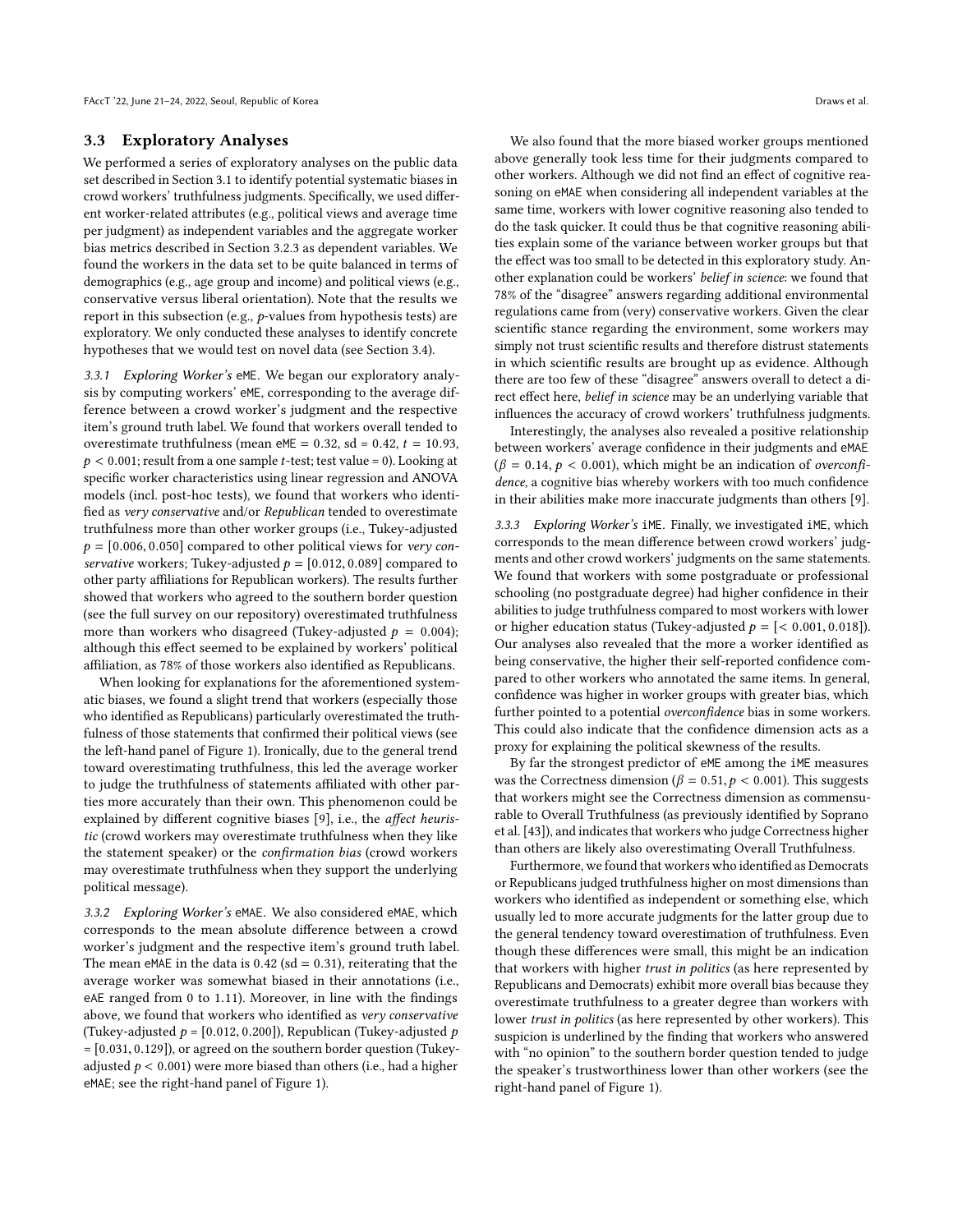<span id="page-4-1"></span>

Figure 1: Mean **eME** per political affiliations of statements and workers (left) and mean **eMAE** per southern border answer and political affiliations of workers (right) in the public data set (see Section [3\)](#page-1-0). Here, we excluded four workers who considered themselves something else other than Democrat, independent, or Republican.

Our analyses also revealed that iME for speaker's trustworthiness was the strongest predictor among the iME measures for eMAE ( $\beta$  = 0.16,  $p = 0.040$ ). This again could point to a potential affect heuristic (see Section [3.3.1\)](#page-3-0).

## <span id="page-4-0"></span>3.4 Hypotheses for the Novel Data Collection

From our exploratory study (see Section [3\)](#page-1-0), we derived seven different hypotheses that we planned to test on novel data. We differentiated our hypotheses based on whether they refer to general worker traits (e.g., their trust in politics) or task-related cognitive biases (e.g., the affect heuristic).

3.4.1 General Worker Traits. These hypotheses refer to expectations about which worker groups may be more prone to biased judgments compared to others (RQ1).

- Hypothesis 1a (H1a): Workers with stronger trust in politics are less accurate in judging the Overall Truthfulness of statements compared to other workers.
	- Rationale: Workers who considered themselves Democrats or Republicans (i.e., the most "traditional" political parties) were less accurate in their truthfulness judgments than other workers in our exploratory study. Overly high trust in politics (i.e., the conviction that politicians and governmental bodies are trustworthy and aim to do the right thing) may lead some workers to strongly identify with political parties and could be the underlying reason for this bias. Such workers may not be skeptical enough when considering politicians' statements and therefore overestimate the likelihood of statements being true.
- Hypothesis 1b (H1b): Workers with stronger belief in science are more accurate in judging the Overall Truthfulness of statements compared to other workers.
	- Rationale: Workers who answered with "disagree" to the environmental regulations question (see the full questionnaire on our repository) tended to be more biased than others in our exploratory study. We hypothesize that the underlying responsible variable could be workers' belief in

science (i.e., the conviction that scientific results are trustworthy and important for societal development). Workers with low belief in science may automatically doubt the truthfulness of statements that refer to scientific findings, e.g., related to climate change. This may undermine workers' ability to give accurate truthfulness judgments.

- Hypothesis 1c (H1c): Workers with better cognitive reasoning abilities are more accurate in judging the Overall Truthfulness of statements compared to other workers.
- Rationale: In our exploratory study, we found that workers with lower cognitive reasoning abilities tended to perform the task quicker, which was generally associated with greater bias. Although we did not find a direct association of workers' cognitive reasoning abilities with their bias, we hypothesize that such a relationship could exist but that it might be hard to detect; especially given that many study participants have been exposed to the CRT before [\[19\]](#page-10-30).

3.4.2 Cognitive Biases. These hypotheses are predictions about cognitive biases that may affect crowd workers (RQ2).

- Hypothesis 2a (H2a): Workers generally overestimate truthfulness.
	- Rationale: We found that workers overestimated truthfulness in our exploratory study, so we expect to find the same in novel data.
- Hypothesis 2b (H2b): Workers' tendency to over- or underestimate the Overall Truthfulness of a statement is related to the degree to which they like the statement claimant.
	- Rationale: Our exploratory study revealed several relationships that hint at a potential affect heuristic. As detailed by Draws et al. [\[9\]](#page-9-1), this bias occurs when workers' judgments are affected by the degree to which they like the document they annotate.
- Hypothesis 2c (H2c): Workers' tendency to overestimate or underestimate the Overall Truthfulness of a statement is related to the degree to which they personally support the goal of the statement.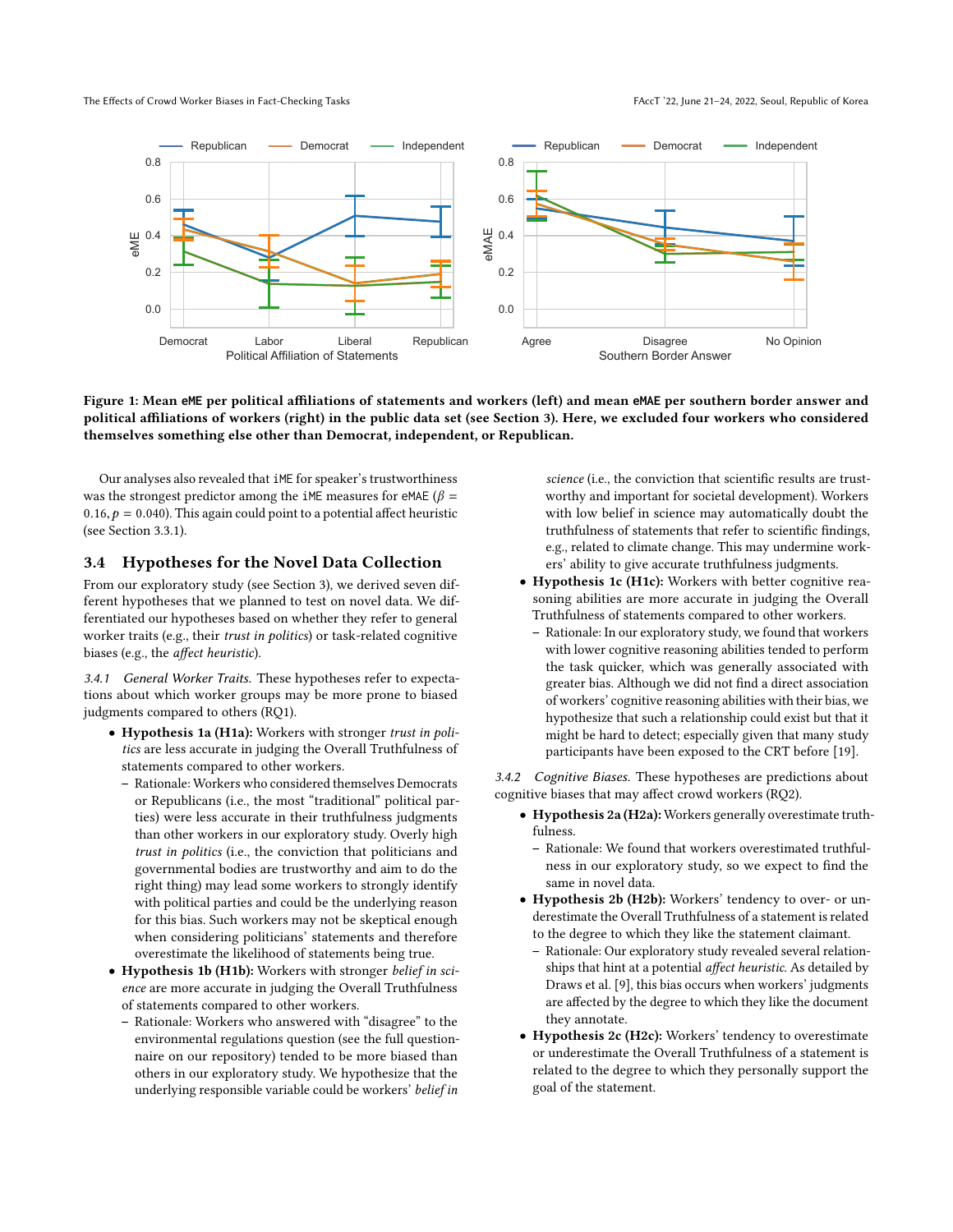- Rationale: Some relationships we found as part of our exploratory study hint at a potential confirmation bias, which occurs when workers' judgments are affected by their pre-existing opinions [\[9\]](#page-9-1).
- Hypothesis 2d (H2d): Workers with higher confidence in their ability to correctly judge the truthfulness of items exhibit more bias compared to other workers.
	- Rationale: We found that workers' confidence in their judgments are directly related to their degree of bias in our exploratory study. We thus expect to find similar overconfidence [\[9\]](#page-9-1) in novel data that we collect.

## <span id="page-5-0"></span>4 METHODS

To test the hypotheses detailed in Section [3.4,](#page-4-0) we conducted a further crowdsourcing study. Note that we preregistered our hypotheses, research design, and data analysis plan before data collection.[7](#page-0-0)

## 4.1 Procedure

For the data collection, we relied on the same experimental design as Soprano et al. [\[43\]](#page-10-5). Specifically, we used the same interface and the same HITs, to keep the new task as similar as possible. We also relied on the same code and framework used in Soprano et al. [\[43\]](#page-10-5), discussed in Soprano et al. [\[42\]](#page-10-31).

To investigate our hypotheses (see Section [3.4\)](#page-4-0), we identified three additional variables (i.e., trust in politics, belief in science, and affect for statement claimant; see Section [3.4\)](#page-4-0) that required modifications to the original task. We used a generalized version of the Citizen Trust in Government Organizations (CTGO) questionnaire [\[18\]](#page-10-32) to measure workers' trust in politics and the Belief in Science Scale (BISS) [\[6\]](#page-9-11) to record workers' belief in science.<sup>[8](#page-0-0)</sup> These two surveys were placed in the task right after the original initial questionnaire. Finally, we added a single, five-point Likert scale item to capture the degree to which the workers like the claimant of the statement. This item also included an additional answer option that allowed the worker to state that they do not know the claimant.

#### 4.2 Variables

Our task recorded the following Independent Variables:

- Trust in politics (continuous; [−2, <sup>2</sup>]): the degree to which workers trust in media and politics as measured by the CTGO questionnaire (i.e., averaging all responses). Higher scores mean greater trust in politics.
- Belief in science (continuous; [−2, <sup>2</sup>]): the degree to which workers believe in science as measured by the BISS questionnaire (i.e., averaging all responses). Higher scores mean greater belief in science.
- Cognitive reasoning (ordinal; [0, <sup>4</sup>]): worker's cognitive reasoning abilities as measured by the CRT; we also measure the time spent on CRT as a proxy for cognitive effort. Higher scores mean greater cognitive reflection.
- Political party affiliation (categorical): whether workers consider themselves as Republican, Democrat, independent or something else (i.e., not represented by any of the three previous political parties). We here relied on workers' responses

to Q5 of the initial questionnaire (see our repository for the full questionnaire).

- Affect for the statement claimant (ordinal; [−3, <sup>3</sup>]): each worker rated on a five-point Likert scale the degree to which they like each statement claimant; we also included the option "I don't know the claimant".
- Mean confidence (ordinal; [−2, <sup>2</sup>]): workers' average selfreported confidence regarding the accuracy across their truthfulness judgments (on a five-point Likert scale).
- Statement support (categorical): we approximate the degree to which workers support the cause of the statement (whether true or false) with their personal political orientation.

We considered the eE, eME, and eMAE as Dependent Variables (see Sections [3.2.2](#page-2-0) and [3.2.3\)](#page-2-1). Finally, we considered iE, iME, age group, gender, level of education, income, political views, opinion on US southern border and about US environmental regulation of the workers as descriptive and exploratory variables (i.e., we do not conduct any conclusive hypothesis tests using those variables). We collected data on these variables using a survey (see our repository).

## 4.3 Crowd Workers

We planned to collect data from at least 255 crowd workers. We computed this required sample size in a power analysis for a Between-Subjects ANOVA (Fixed effects, special, main effects, and interactions; see Section "Analysis Plan") using the software G\*Power [\[14\]](#page-10-33). Here, based on our findings in the exploratory study, we specified a small effect size of  $f = 0.10$ , a significance threshold  $\alpha = 0.05/7 =$ <sup>0</sup>.<sup>007</sup> (due to testing multiple hypotheses), a statistical power of  $(1 - \beta) = 0.8$ , and that we have three between-subjects groups (i.e., Republican, Democrat, independent/else) and four within-subjects groups (i.e., Republican, Democrat, Liberal, Labor). We computed the required sample size for each of our hypotheses using their respective degrees of freedom.

We deployed 200 MTurk HITs to evaluate the set of 180 statements outlined in Section [3.1.](#page-1-3) We collected 2200 judgments in total. We recruited crowd workers who were based in the United States. Each crowd worker was rewarded \$2 for completing the task. This amount was based on the minimum time required to complete the task and the United States minimum wage of \$7.<sup>25</sup> per hour.

#### 4.4 Statistical Analyses

To test our hypotheses, we conducted several statistical analyses. We performed a multiple linear regression to predict eMAE from trust in politics  $(H1a)$ , belief in science  $(H1b)$ , and cognitive reflection (H1c), and mean confidence (H2d). We conducted a onesample  $t$ -test to assess  $H2a$  (i.e., comparing eME to a test value of 0) and a Spearman correlation analysis to test H2b (i.e., computing a correlation between affect for the statement claimant and eE). Finally, we tested H2c by conducting a factorial mixed ANOVA with eE as dependent variable, workers' political party affiliation as between-subjects factor, and statement's political affiliation as within-subjects factor (i.e., H2c describes an interaction effect between these two variables).

<sup>7</sup>The preregistration is available at [https://osf.io/5jyu4.](https://osf.io/5jyu4)

<sup>&</sup>lt;sup>8</sup> All questionnaires can be found on our repository (see Section 1 for a link).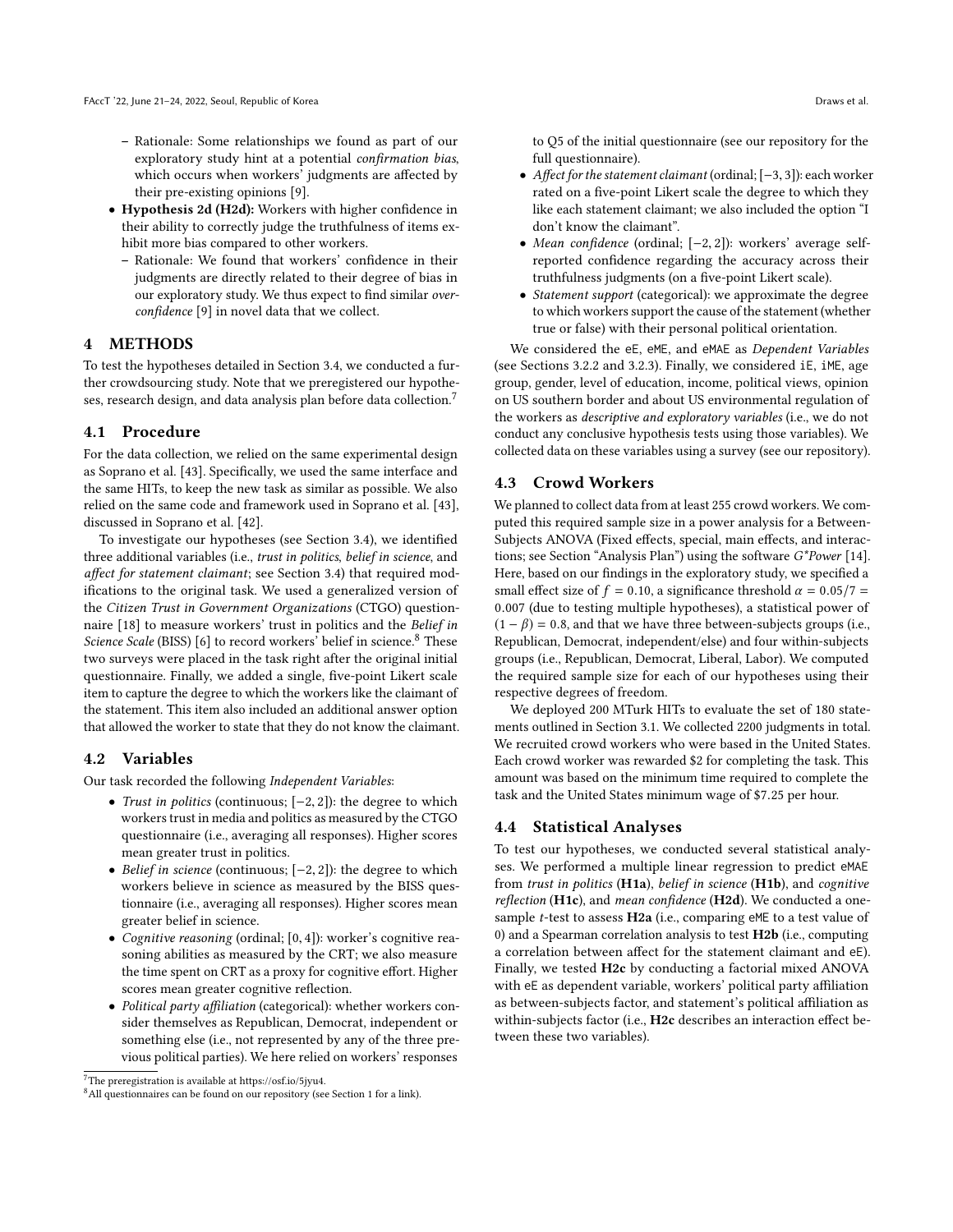The Effects of Crowd Worker Biases in Fact-Checking Tasks FACCT '22, June 21–24, 2022, Seoul, Republic of Korea

#### <span id="page-6-0"></span>5 RESULTS

In this section, we describe the results of the crowdsourcing study outlined in Section [4.](#page-5-0)

## 5.1 Descriptive Statistics

Abandonment. We measured the abandonment rate of the crowdsourcing task using the definition provided by Han et al. [\[20\]](#page-10-34) (i.e., how many workers voluntarily terminated the task before completion). Overall, 2742 workers participated. About 302 (11%) workers completed the task, while 2065 workers (75%) voluntarily abandoned it. Furthermore, 375 workers (14%) failed at least one quality check at the end of the task. Each worker had up to 10 tries to complete the task. We compared abandonment and failure distributions with those of Soprano et al. [\[43\]](#page-10-5) (see Figure [2\)](#page-7-0).

The left-hand panel of Figure [2](#page-7-0) shows how many workers abandoned the task per number of statements annotated. The vast majority of workers (98%) abandoned the task when reaching the first statement. The number of workers who abandoned the task after the first statement is negligible. There is an 18% increase in abandonment rate when comparing our values with those of Soprano et al. [\[43\]](#page-10-5), compared to which our task adds two additional questionnaires and an evaluation dimension. Thus, our task required somewhat more effort from workers. A higher number of workers may have become bored or frustrated sooner. Indeed, when considering the task described by Soprano et al. [\[43\]](#page-10-5), it can be seen that a fraction of workers abandoned the task even after reaching the fourth statement. Despite this difference, the general trend was that workers abandoned the task when reaching the first statement.

The right-hand panel of Figure [2](#page-7-0) shows how many workers failed at least one quality check after submitting their work within their current try. The majority of workers who failed the task performed it only once (216, 58%), with 103 (27%) workers doing it a second time. The remaining 15% of workers who failed the task performed it from three up to 10 times. The failure rate drops from 18% to 14% compared to the task by Soprano et al. [\[43\]](#page-10-5), meaning that those who submitted their work were less likely to fail. However, the failure distribution of our task is in line with the one of Soprano et al. [\[43\]](#page-10-5).

Demographics. We derived the following demographic statistics considering the 302 workers who completed the crowdsourcing task. Nearly 36% of workers were between 26 and 35 years old, while the 34% were between 35 and 50 years old. The majority of workers (52%) had a college/bachelor's degree. Concerning the total income before taxes, 25% of workers earned \$50k to less than \$75k, while 19% earned \$75k to less than \$100k. When considering workers' political views, 27% identified as moderate, 27% as conservative, and 26% as liberal. The majority of workers (53%) considered themselves Democrats, while the 27% as Republicans and the 17% as independent. The majority of workers (53%) agreed with building a wall at US southern border, with 25% of them disagreeing. Finally, the vast majority of workers (84%) thought that the government should increase environmental regulations to prevent climate change, while only 9% disagreed. In general, our sample was well balanced apart from a few categories and similar to the one of Soprano et al. [\[43\]](#page-10-5), except that most workers in that study disagreed with building a wall at the US southern border.

Agreement. We measured the internal agreement among workers using Krippendorff's  $\alpha$  [\[22\]](#page-10-35) on the unit level. The use of this metric is motivated by earlier work [\[37,](#page-10-15) [43\]](#page-10-5) and theoretical reasons [\[43\]](#page-10-5). We found a low level of agreement overall between the workers for each considered truthfulness dimension, which is in line with previous research [\[37,](#page-10-15) [43\]](#page-10-5).

We also measured the external agreement between workers' aggregated scores for the Overall Truthfulness and corresponding experts' values. We recall that the judgment scales used by the experts and the workers are different. Whereas the experts used six- (Politifact) or three-level scales (ABC), the workers evaluated the statements using a five-level scale. Results for Overall Truthfulness and a sample of dimensions (Precision and Correctness) are summarized in Figure [3:](#page-7-1) on the x-axis of each plot, we show the ground truth, while on the y-axis, worker judgments are aggregated by taking the mean annotation for each document. Figure [3](#page-7-1) thus shows a box plot for each ground truth label (i.e., from both Politifact; left of the dotted line; and ABC; right of the dotted line), where each dot represents one evaluated document.<sup>[9](#page-0-0)</sup> It illustrates that workers tended to provide judgments with higher mean value when moving from left to right (i.e., when considering ground truth values with a higher value) in agreement with the experts. Although Figure [3](#page-7-1) only shows the truthfulness dimensions Precision and Correctness as examples, we observed similar patterns for all dimensions. We recall that, although Overall Truthfulness is directly correlated with the ground truth, all the other dimensions capture orthogonal and independent information not directly measured by the experts. Moreover, the inter-quartile range is lower for ABC statements when compared to the analysis of Soprano et al. [\[43\]](#page-10-5).

## 5.2 Hypothesis Tests

Our multiple linear regression analysis revealed no evidence for a relationship between eMAE and trust in politics (H1a;  $\beta = -0.04$ ,  $p =$ 0.020) or cognitive reflection (H1c;  $\beta = 0.02$ ,  $p = 0.152$ ). However, belief in science (H1b;  $\beta = 0.07$ ,  $p = 0.003$ ) and mean confidence (H2d;  $\beta = 0.06, p = 0.001$ ) were both significant predictors of eMAE. Partly in contrast to what we expected, workers with stronger belief in science and those with greater mean confidence were more biased in their truthfulness judgments compared to others. We also found that workers generally overestimated truthfulness, as their mean eME (i.e., 0.33, sd = 0.46) lay significantly above 0 in the one-sample *t*-test we performed (H2a;  $t = 12.18, p < 0.001$ ). Our Pearson correlation analysis revealed a significant positive relationship between affect for the statement claimant and eE (H2b;  $r = 0.25, p < 0.001$ ). Thus, the more the workers liked the statement claimant, the more they overestimated truthfulness; and the more workers disliked the statement claimant, the more they underestimated truthfulness. Our final analysis was an ANOVA with the statement's affiliated party and worker's affiliated party as independent variables and eE as dependent variable. This analysis revealed no evidence in favor of an interaction effect between the two independent variables (**H2c**;  $F = 1.59$ ,  $p = 0.112$ ), which means that we can make no conclusion about whether workers had different degrees of over- or underestimating truthfulness depending

<sup>&</sup>lt;sup>9</sup> Figure [3](#page-7-1) can be directly compared with Soprano et al. [\[43,](#page-10-5) Section 5.3.2, Figure 3].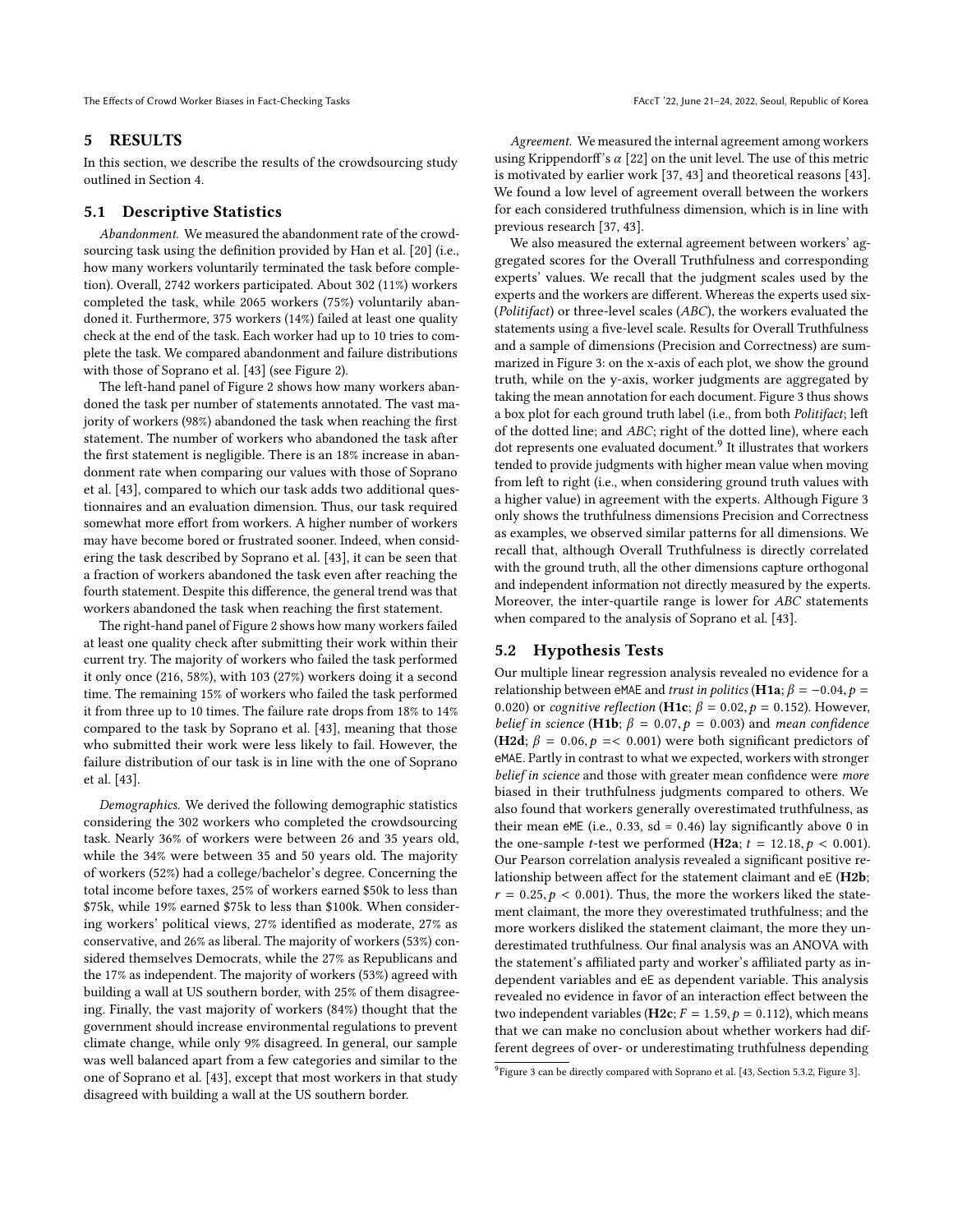<span id="page-7-0"></span>

Figure 2: Comparison of workers' abandonment distribution (left) and workers' failure distribution (right). The orange line represents our task. The blue lines represent Soprano et al. [\[43\]](#page-10-5) task.

<span id="page-7-1"></span>

Figure 3: Summary of workers' judgments for the Overall Truthfulness, Precision, and Correctness dimensions, split by statements' ground truth labels. Whereas Politifact labels (left side of the dotted line) range from 0 (pants-on-fire) to 5 (true), ABC labels (right side of the dotted line) range only from 0 (negative) to 2 (positive).

on whether the statement party matched their personally favored party or political direction.

In sum, we found evidence in favor of some of our hypotheses (i.e., H2a, H2b, and H2d), suggesting that workers with greater confidence were more biased in their truthfulness judgments, workers generally overestimated truthfulness, and workers' truthfulness judgments were affected by the degree to which they liked the statement claimant. We also found evidence for a relationship between belief in science and bias in truthfulness judgments; however, in contrast to H1b, our results show that workers with a stronger belief in science were more biased than others.

## 5.3 Exploratory Analyses

Next to the descriptive analyses and hypothesis tests detailed above, we also performed several exploratory analyses on the data we collected. In doing so, we aimed to explain some of the outcomes from the hypothesis tests and identify interesting trends that had not been covered by those planned analyses. Note that the results we report in this subsection are indeed of exploratory nature, as we did not preregister these analyses.

5.3.1 Predicting eMAE. Our multiple linear regression identified workers' belief in science and mean confidence as significant predictors of eMAE. Interestingly, we found that, when conducting individual Pearson correlation analyses, only mean confidence correlates considerably with eMAE ( $r = 0.20, p < 0.001$ ), whereas *belief* in science does not (see also Figure [4\)](#page-8-0). This suggests that belief in science only becomes a relevant predictor of eMAE when also taking trust in politics and/or cognitive reasoning into account, as we did in our multiple linear regression analysis. These two variables might thus still play an important role in predicting workers' eMAE, although we did not find such evidence.

5.3.2 The Role of Workers' and Statements' Political Affiliations. The ANOVA we conducted shows no evidence for an interaction effect between workers' and statements' political affiliations in predicting eE (H2c). This suggests that workers may not overestimate or underestimate truthfulness systematically based on whether they support the political party that the statement is affiliated with. The same model also contains no evidence for the main effect of workers' political affiliation on eE ( $F = 1.43$ ,  $p = 0.232$ ), thus suggesting that workers' political affiliation may not matter at all here. However, there is a significant main effect for statements' political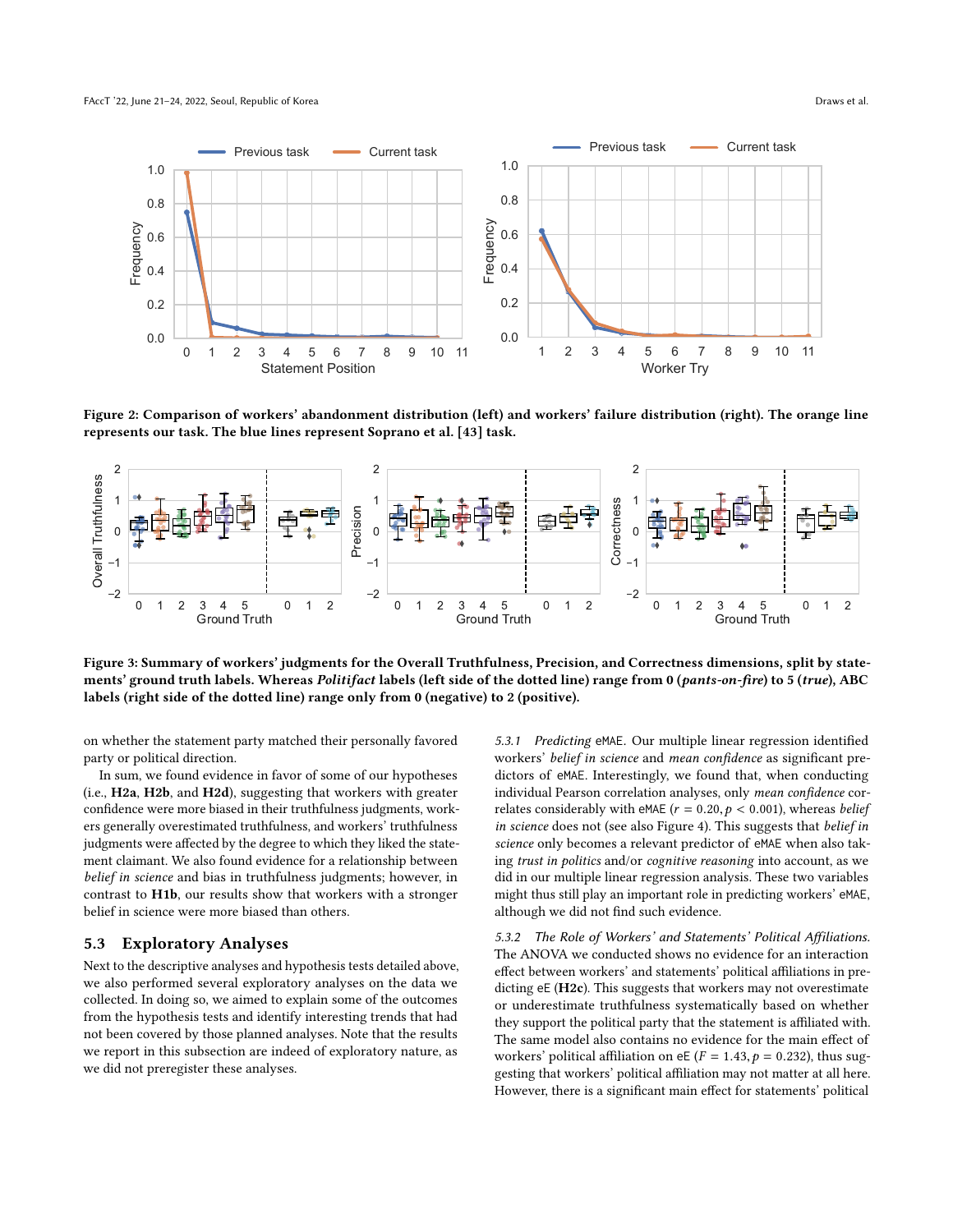The Effects of Crowd Worker Biases in Fact-Checking Tasks FACCT '22, June 21–24, 2022, Seoul, Republic of Korea

<span id="page-8-0"></span>

Figure 4: Scatter plots showing the relationships between workers' **eMAE** and their trust in politics (H1a, left-hand plot), belief in science (H1b, center-left plot), CRT (H1c, center-right plot), and mean confidence (H2d, right-hand plot). Our multiple linear regression analysis identified belief in science as well as mean confidence as significant predictors of **eMAE** (see Section [3.4\)](#page-4-0).

affiliation ( $F = 10.55, p < 0.001$ ). Comparing the different statement affiliations shows that workers overestimated the truthfulness of statements relevant to the Australian Labor party significantly more than those relevant to other parties (mean  $eE = 0.51$ , Tukeyadjusted  $p = \{ < 0.001, 0.018 \}$ . Workers also judged the truthfulness of statements affiliated with the Australian Liberal party significantly lower than those affiliated with other parties (mean  $eE = 0.08$ , Tukey-adjusted  $p = \{< 0.001, 0.014\}$ . Republican and Democrat statements were rated roughly equally on average. This suggests that the political parties connected to the statements may matter for predicting bias in crowd workers' truthfulness judgments, even –or perhaps especially– when those parties are not well-known among the crowd worker population (i.e., the crowd workers in our study were all US-based).

5.3.3 Looking at Individual Truthfulness Dimensions. RQ3 concerns whether different truthfulness dimensions are affected by different biases. Next to an overall tendency towards overestimation of truthfulness, our hypothesis tests revealed that workers' belief in science, mean confidence, and the degree to which they like the statement claimant may be related to bias in their truthfulness judgments. We thus looked at which specific truthfulness dimensions were particularly affected by these biases to get some more insight into the nature of these biases.

We found that the best iME predictors of eMAE were Neutrality and Comprehensibility. Workers thus exhibited more bias when they judged Neutrality higher ( $\beta = 0.10, p = 0.001$ ) or Comprehensibility lower than others ( $\beta = -0.08$ ,  $p = 0.013$ ). Moreover, we found that workers' belief in science affected no other truthfulness dimensions except Overall Truthfulness, while the mean confidence of a worker was a significant predictor for all iME measures. We also found other interesting relationships, i.e., between workers' trust in *politics* and lower scores on Neutrality ( $\beta = -0.09$ ,  $p = 0.028$ ), and between cognitive reasoning and higher scores on Comprehensibility ( $\beta = 0.08$ ,  $p = 0.027$ ). Finally, affect for the statement claimant was positively related to all considered truthfulness dimensions.

#### 6 DISCUSSION AND CONCLUSION

In this section, we report a summary of the key findings derived in this work, list their practical implications, and sketch possible directions for future research.

# 6.1 Key Findings

We have presented a study on the impact of worker biases in crowdsourced fact-checking. To perform our analyses, we conducted an exploratory study using a publicly available data set from which we derived several hypotheses. We then tested these hypotheses in a novel crowdsourcing study. Below, we summarize our findings.

RQ1. Our first research question concerned what individual characteristics of crowd workers may lead to systematic biases in crowd workers' truthfulness judgments. In this context, we found no evidence for any influence of workers' trust in politics (H1a) or cognitive reasoning abilities (H1c). Our results do indicate a relationship between workers' degree of belief in science (H1b). However, in contrast to what we expected, we found that workers who reported a stronger belief in science were *less accurate* in their truthfulness judgments.

RQ2. The second research question that guided this paper concerned what cognitive biases can affect crowd workers' truthfulness judgments. Our results indicate that several cognitive biases can affect crowd workers' truthfulness judgments. Although we found no evidence for a confirmation bias [\[9\]](#page-9-1) in this context (i.e., there was no interaction effect between workers' and statement's party affiliation on truthfulness judgments; H2c), we found that workers generally overestimate truthfulness (H2a). Our findings also suggest an influence of the affect heuristic [\[9\]](#page-9-1): the more workers like the claimant of a statement, the more they overestimate the statement's truthfulness (and vice versa; H2b). Finally, we found evidence for overconfidence in crowd workers: the higher workers' self-reported confidence in their ability to judge the truthfulness of statements, the less accurate their judgments generally were (H2d).

RQ3. Our final research question concerned whether different truthfulness dimensions are affected by different biases. Our study returned exploratory evidence that more biased workers judged the Neutrality of statements higher, and the Comprehensibility of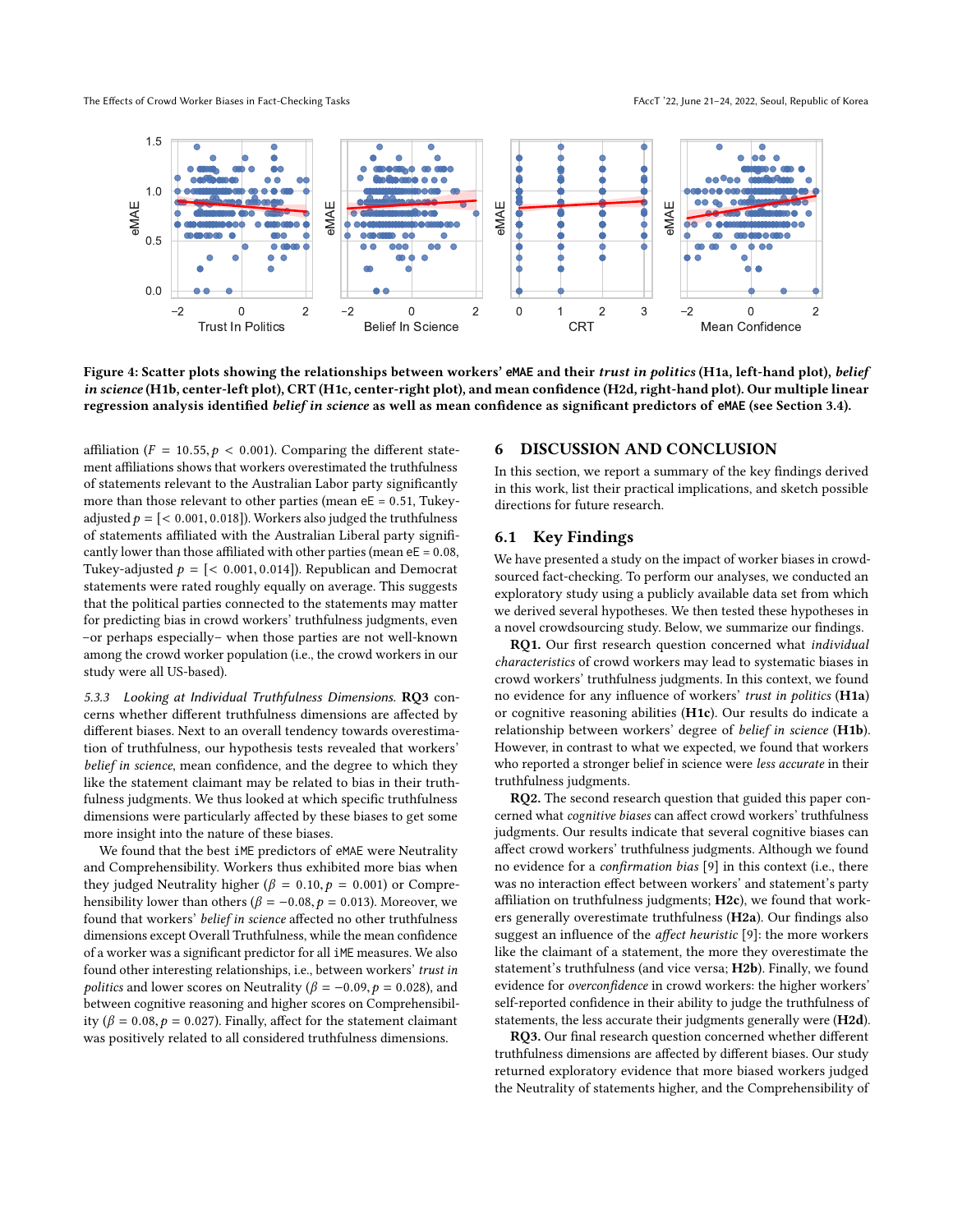statements lower than others. Moreover, workers' trust in politics was negatively correlated with their Neutrality judgments.

#### 6.2 Practical Implications

Following the results of our study, we note several practical implications for crowdsourcing truthfulness judgments as well as adjacent domains such as the collection of document viewpoint annotations [\[8,](#page-9-12) [9,](#page-9-1) [27\]](#page-10-36):

- Although crowd workers generally seem to be reliable when judging the truthfulness of statements, individual characteristics (e.g., their belief in science) or cognitive biases (e.g., the affect heuristic or overconfidence) can negatively affect the accuracy of their judgments. We therefore recommend assessing, documenting, and –where possible– mitigating these biases [\[9,](#page-9-1) [11,](#page-9-2) [21\]](#page-10-13); either by adapting the task design or corrective post-processing of the collected data.
- Where applicable, we recommend that requesters measure relevant concepts such as workers' belief in science [\[6\]](#page-9-11) to enable effective assessment of systematic biases. Requesters could also consider prioritizing workers with moderate political affiliation, belief in science, and confidence in their judgment abilities, as our study suggests that overly strong convictions in these contexts can lead to worse quality in truthfulness judgments.
- Related to the above point, we also recommend avoiding the employment of instruments that may not be strictly necessary, e.g., the cognitive reasoning test (CRT) for which we found no relationship to the quality of truthfulness judgments. Requesters should be aware that each such test may reduce the cognitive capacity of crowd workers to eventually perform the actual task. Thus, although we recommend assessment and mitigation of systematic biases, we note that requesters should also not overdo it in this respect.
- Where possible, we recommend that requesters hide unnecessary information (e.g., statement claimant identities or political affiliations) to mitigate the influence of cognitive biases such as the affect heuristic.
- Judgments coming from workers with high self-reported confidence in their ability to identify misinformation should be carefully adjusted, as we found that such workers tend to be more biased than others.

#### 6.3 Future Work and Conclusion

This experiment lays the foundation for several future research directions. Since the data collected is consistent with previous studies dealing with fake news detection [\[39,](#page-10-3) [43\]](#page-10-5), we plan to conduct additional analyses comparing those data sets, for example by leveraging worker behavior, interactions, URLs, or retrieved evidence. Another possibility is to perform a longitudinal study using the aforementioned data sets and the one collected in this work to compare them.

We also plan to conduct several experiments using the multidimensional truthfulness judgments collected. For example, since we found evidence that some dimensions are more important for the bias, we plan to test strategies to correct and de-bias the different truthfulness dimensions. By implementing such strategies, we aim

to produce a set of non-biased data sets containing truthfulness labels collected using crowdsourcing; such resources can then be used as training data for state-of-the-art deep learning algorithms that target the automatic assessment of misinformation. Then, we plan to derive confidence scores from those algorithms and compare them with the self-reported workers' confidence scores. These de-biasing approaches could further be enhanced by analyzing the different ways disinformation targets subgroups [\[28\]](#page-10-37). Moreover, modern computational propaganda and social media platforms configurations are characterized by communication techniques that do not only misinform but also exhaust critical thinking, degrading the public's ability to share a system of interpretation of the social reality [\[46\]](#page-10-38). It is thus important to characterize the sociotechnical features, platform metrics, and algorithmic configurations that affect the content production pipeline, to improve communities' resilience to the degradation of the public sphere.

We hope that the findings presented in the current paper, together with the future work detailed above, contribute toward a more sound, robust, and bias-free pipeline to effectively crowdsource reliable truthfulness assessments.

# ACKNOWLEDGMENTS

Partly supported by the Credibility Coalition.

#### REFERENCES

- <span id="page-9-0"></span>[1] Jennifer Allen, Antonio A Arechar, Gordon Pennycook, and David G Rand. 2021. Scaling up fact-checking using the wisdom of crowds. Science advances 7, 36 (2021), eabf4393.
- <span id="page-9-6"></span>Ricardo Baeza-Yates. 2018. Bias on the Web. Commun. ACM 61, 6 (2018), 54-61.
- <span id="page-9-5"></span>[3] Momen Bhuiyan, Amy Zhang, Connie Sehat, and Tanushree Mitra. 2020. Investigating "Who" in the Crowdsourcing of News Credibility. In Computational Journalism Symposium.
- <span id="page-9-8"></span>[4] Praveen Chandar and Ben Carterette. 2018. Estimating Clickthrough Bias in the Cascade Model. In Proceedings of the 27th ACM International Conference on Information and Knowledge Management (Torino, Italy) (CIKM '18). ACM, New York, NY, USA, 1587–1590.
- <span id="page-9-7"></span>[5] Jiawei Chen, Hande Dong, Xiang Wang, Fuli Feng, Meng Wang, and Xiangnan He. 2020. Bias and Debias in Recommender System: A Survey and Future Directions. arXiv preprint arXiv:2010.03240 (2020).
- <span id="page-9-11"></span>[6] Neil Dagnall, Andrew Denovan, Kenneth Graham Drinkwater, and Andrew Parker. 2019. An Evaluation of the Belief in Science Scale. Frontiers in Psychology 10 (2019), 861.
- <span id="page-9-3"></span>[7] Gianluca Demartini, Stefano Mizzaro, and Damiano Spina. 2020. Human-in-theloop Artificial Intelligence for Fighting Online Misinformation: Challenges and Opportunities. Bulletin of IEEE Computer Society 43, 3 (2020), 65–74.
- <span id="page-9-12"></span>[8] Tim Draws, Oana Inel, Nava Tintarev, Christian Baden, and Benjamin Timmermans. 2022. Comprehensive Viewpoint Representations for a Deeper Understanding of User Interactions With Debated Topics. In ACM SIGIR Conference on Human Information Interaction and Retrieval (Regensburg, Germany) (CHIIR '22). Association for Computing Machinery, New York, NY, USA, 135–145. <https://doi.org/10.1145/3498366.3505812>
- <span id="page-9-1"></span>[9] Tim Draws, Alisa Rieger, Oana Inel, Ujwal Gadiraju, and Nava Tintarev. 2021. A Checklist to Combat Cognitive Biases in Crowdsourcing. Proceedings of the AAAI Conference on Human Computation and Crowdsourcing 9, 1 (Oct. 2021), 48–59. <https://ojs.aaai.org/index.php/HCOMP/article/view/18939>
- <span id="page-9-9"></span>[10] Tim Draws, Nava Tintarev, Ujwal Gadiraju, Alessandro Bozzon, and Benjamin Timmermans. 2021. This Is Not What We Ordered: Exploring Why Biased Search Result Rankings Affect User Attitudes on Debated Topics. ACM, New York, NY, USA, 295–305.
- <span id="page-9-2"></span>[11] Carsten Eickhoff. 2018. Cognitive Biases in Crowdsourcing. In Proceedings of the Eleventh ACM International Conference on Web Search and Data Mining (WSDM). ACM, 162–170.
- <span id="page-9-10"></span>[12] Robert Epstein and Ronald E. Robertson. 2015. The search engine manipulation effect (SEME) and its possible impact on the outcomes of elections. Proceedings of the National Academy of Sciences 112, 33 (2015), E4512–E4521.
- <span id="page-9-4"></span>[13] Ziv Epstein, Gordon Pennycook, and David Rand. 2020. Will the Crowd Game the Algorithm? Using Layperson Judgments to Combat Misinformation on Social Media by Downranking Distrusted Sources. ACM, New York, NY, USA, 1–11.